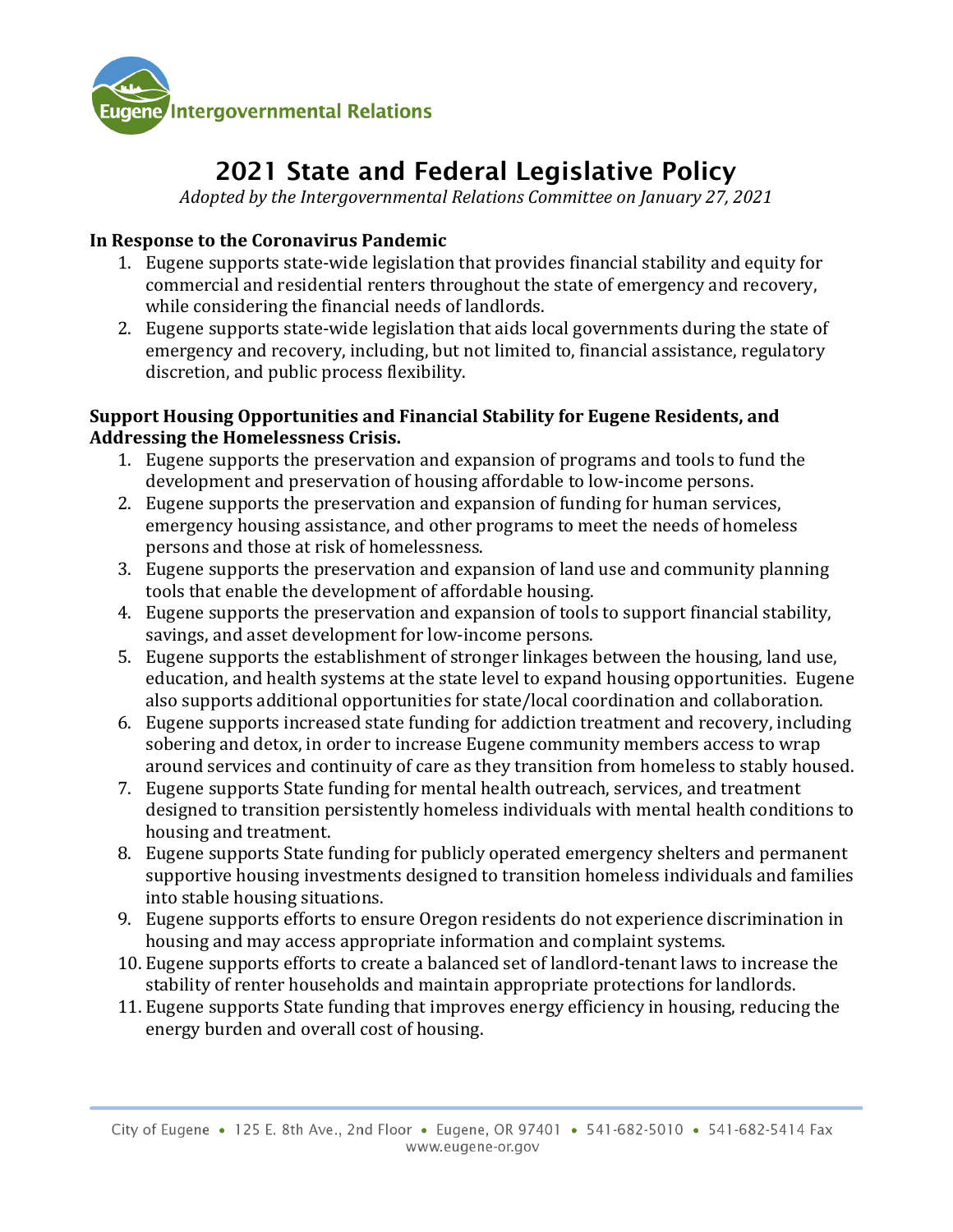## **Securing Local Finance Options**

- 1. Proposals to restructure or change the State's tax and revenue system must allow local government's continued authority to finance the level of services needed by their residents.
- 2. City governments are the most practical and effective providers of urban municipal services, and State or County tax policies should avoid raising revenues for duplication of city services by other jurisdictions.
- 3. Eugene opposes the levying of property taxes by the State to fund services that are deemed the responsibility of the State.
- 4. Eugene supports the ability to maintain local flexibility over revenue systems, retain local apportionment of revenue from State gas, liquor, beer and wine taxes, marijuana taxes and other State imposed taxes and fees, and the preservation and enhancement of state shared revenues.
- 5. Eugene opposes the granting of new exemptions, deferrals or forgiveness of property taxes by the Legislature without reimbursement of the revenue forgone by cities.
- 6. Eugene supports the repeal of local government preemptions created by state or federal agencies or legislation and opposes federal or state pre-emption of local taxation authority.
- 7. Eugene opposes subsidizing through taxes, services, or changes to revenue sharing formulas those businesses or households in unincorporated areas.
- 8. Eugene supports maintaining current tax and fee authority regarding System Development Charges (SDCs) and Urban Renewal Districts.

## **General Government**

- 1. Eugene supports the exemption from disclosure of attorney-client privileged records under the Public Records Law.
- 2. Eugene opposes changes in state public records laws that place undue financial burden on municipalities to comply or restrict a municipality's ability to represent its interest throughout an appeal process.

# **Economic Development**

- 1. Eugene will look for opportunities to strengthen and fund the local entrepreneurial ecosystem.
- 2. Support local authority to develop infrastructure that provides new economic development opportunities, especially in the area of emerging technology industries. Eugene supports the inclusion of high-speed broadband telecommunications network funding in state-funded infrastructure projects.
- 3. Eugene supports bioscience as a primary economic driver and supports funding for physical spaces and programs to connect the University of Oregon's Knight Campus to existing and future bioscience firms.
- 4. Eugene supports the Cultural Arts sector as a primary economic driver.
- 5. Eugene supports the existing ability of cities and municipal utilities to own, operate, construct and provide telecommunications services, including high-speed broadband.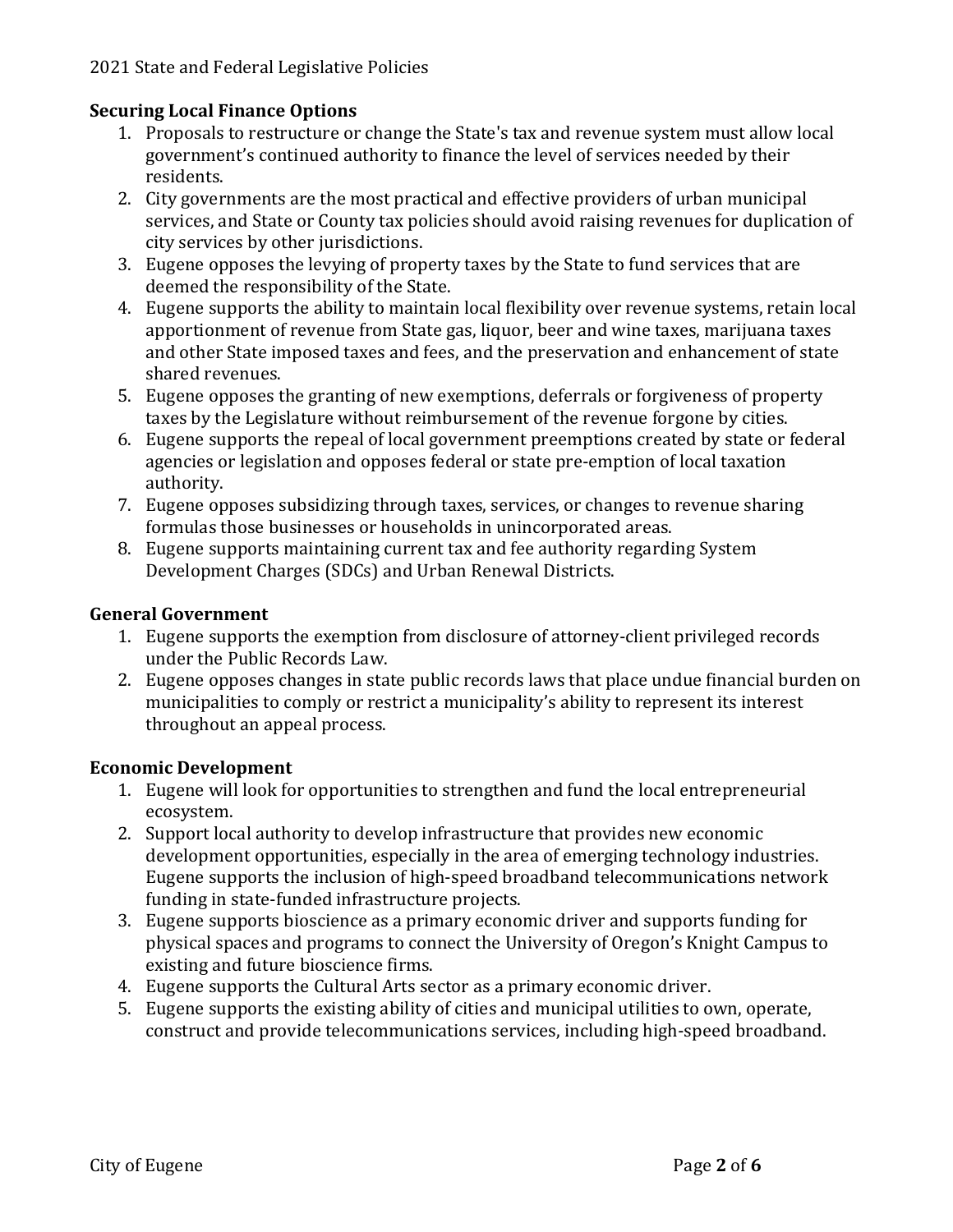## **Land Use**

- 1. Eugene opposes legislation that eliminates or weakens existing methods of annexation.
- 2. Eugene opposes state or federal legislative or regulatory pre-emption of local land use laws and authorities.
- 3. To the extent the legislature establishes mandates that require Eugene to take certain actions, Eugene supports legislation that provides clarity, and incorporates flexibility to the extent possible. Eugene also supports timely and efficient state technical support and funding to provide assistance in implementation of such mandates.
- 4. Eugene supports legislation that streamlines the Urban Growth Boundary expansion and the Urban Reserves establishment processes, providing clarity, and incorporating flexibility to the extent possible. In addition, Eugene supports allowing the adoption of Rural Reserves outside of the Metro area.
- 5. Eugene supports the removal of regulatory barriers to housing affordability, availability, and diversity and to mixed-use development without sacrificing local control.
- 6. Eugene supports actions that incentivize multi-family and mixed-use development along transit corridors.

### **Information Technology, Telecommunications, and Municipal Right of Way (ROW) Authority.**

- 1. Eugene broadly defines telecommunications activities, services, and facilities to include wireless and wireline voice (including VOIP-voice over internet protocol), data, and video, including cable system communications, and high-speed broadband services such as IPTV (Internet Protocol TV), OTT (Over the Top Programming), and Internet Access.
- 2. Eugene supports City Ordinance 20083 authority and responsibility to manage the public rights of way (ROW), especially for issuing Permits for installations and City pole use contracts for wireless facilities.
- 3. Eugene supports the City Ordinance 20083 authority to determine and collect fair and reasonable compensation, including in-kind services, for use of public infrastructure and public rights of way.
- 4. Eugene supports the existing ability of cities and municipal utilities to own, operate, construct and provide telecommunications services, including high-speed broadband.
- 5. Eugene supports the 2015 net neutrality provisions and opposes actions that would decrease open access to the Internet through tiered pricing structures or other strategies.
- 6. Eugene supports improvements and funding for ensuring effective cyber-security systems at state and local government levels.
- 7. Eugene supports the preservation and expansion of funding for affordable and accessible broadband services.

# **Public Safety**

*Includes Fire/EMS, Courts, Law Enforcement, and Prosecution.* 

- 1. Eugene opposes efforts to increase supervisor representation.
- 2. Eugene supports the narrow use of polygraph testing for pre-employment screening for sworn police officials.
- 3. Eugene supports Alcohol Impact Area legislation or administrative rules.
- 4. Eugene supports increased funding and training for Special Teams/Hazardous Materials Response Team for oil trains and confined space rescue.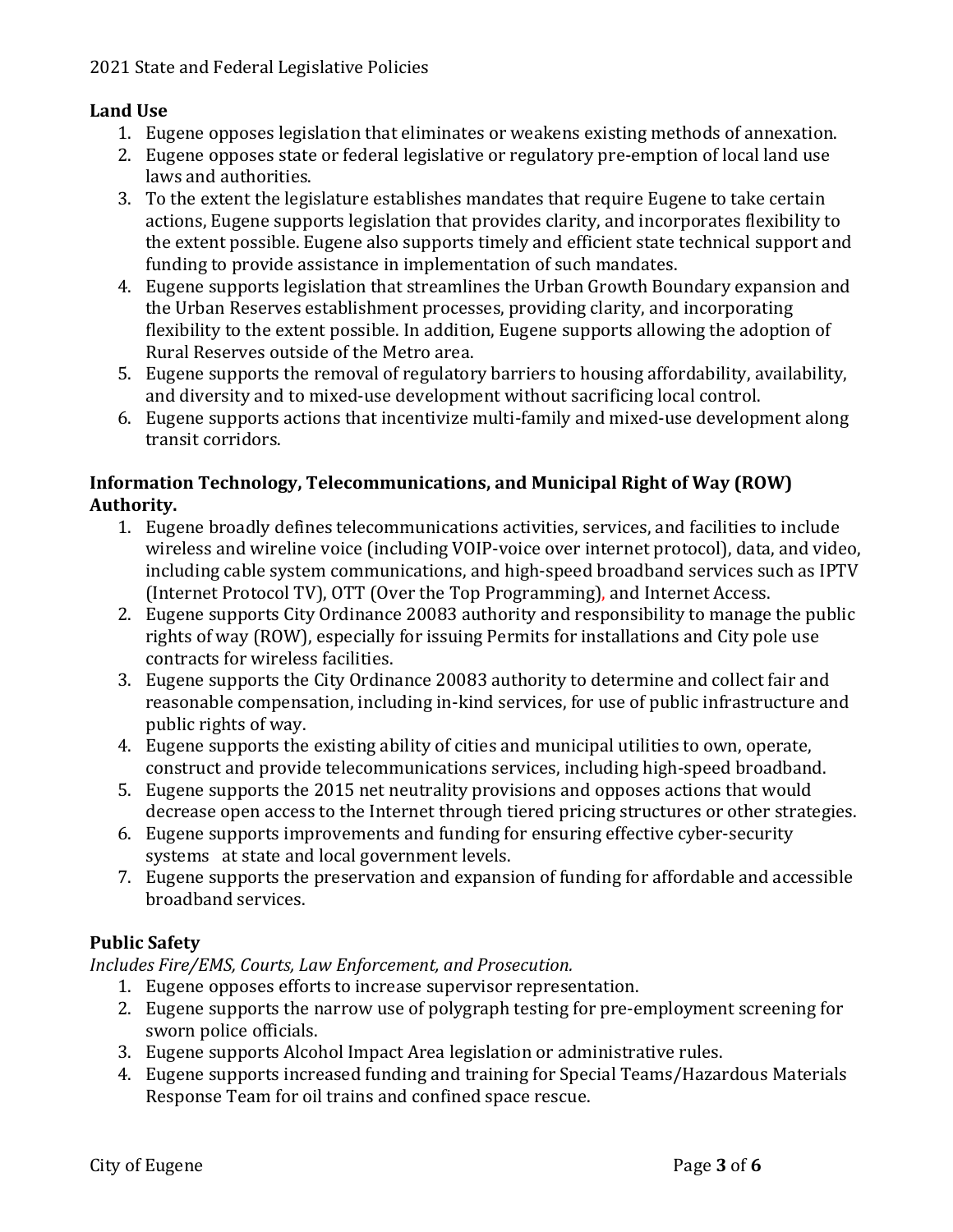#### 2021 State and Federal Legislative Policies

- 5. Eugene opposes efforts to remove fire department authority to provide input concerning fire department access and water supply on proposed development projects, and to administer all provisions of the Fire Code for maintenance of the built environment.
- 6. Eugene supports enhancing the effectiveness of the state's emergency communications system through an increase in the 9-1-1 tax and prohibition of legislative "sweeps" from accounts managed by the Oregon Office of Emergency Management.
- 7. Eugene supports afterschool funding for youth that contributes to the prevention and reduction of juvenile crime, including early childhood literacy programs, such as the Imagination Library program.
- 8. Eugene supports funding for state-wide Teen Courts or Peer Courts that provide early intervention into first time juvenile offenders, reducing recidivism.
- 9. Eugene supports state and federal funding for local government public safety emergency operations, disaster preparedness, and capital facilities.
- 10. Eugene supports state and federal funding and policy support for local government community justice style programs.
- 11. Eugene supports state-wide efforts that increase police accountability through application of consistent professional standards, implementation of 21st Century Policing-including the reduction of use of force and increased use of de-escalation techniques, and transparency of disciplinary actions.
- 12. Eugene supports the creation of a crime of intimidation by display of a noose.
- 13. Eugene supports increased funding and training for Hazardous Materials Response and Special Teams to include Urban Search and Rescue (USAR).
- 14. Eugene supports funding to neighborhoods or areas susceptible to wildland fire, commonly known as the Wildland Urban Interface (WUI), through prevention, education, mitigation efforts such as but not limited to fuels reduction and building codes.

# **Transportation**

- 1. Eugene opposes federal or state pre-emption of local permitting and trip fee collection authority of Transportation Network Companies (TNCs) and/or Mobile Service Providers (MSPs).
- 2. Eugene supports legislation that ensures the greatest possible flexibility for the use of funds to meet local needs.
- 3. Eugene supports local option transportation system funding alternatives, including local option fuel taxes and local transportation system maintenance fees.
- 4. Eugene supports policies that grant priority funding for projects when a local match is available.
- 5. Eugene will continue to seek right of way and construction funding for the Beltline Hwy Project from River Road to Coburg Road
- 6. Eugene supports funding opportunities to address safety on local and state roadways.
- 7. Eugene supports legislation that allows local governments to establish (designate) speed limits on all locally controlled streets.
- 8. Eugene supports legislation that allows broader use of fixed automated speed enforcement cameras.
- 9. Eugene supports state funding for intercity rail service, and more frequent and more reliable, higher-speed, customer-friendly passenger rail between Eugene and Portland.
- 10. Eugene supports additional planning and construction funds for local communities to establish railroad quiet zones, improve safety at grade crossings, upgrade rail beds and acquire rights-of-way to facilitate "passing" areas for passenger trains and freight trains.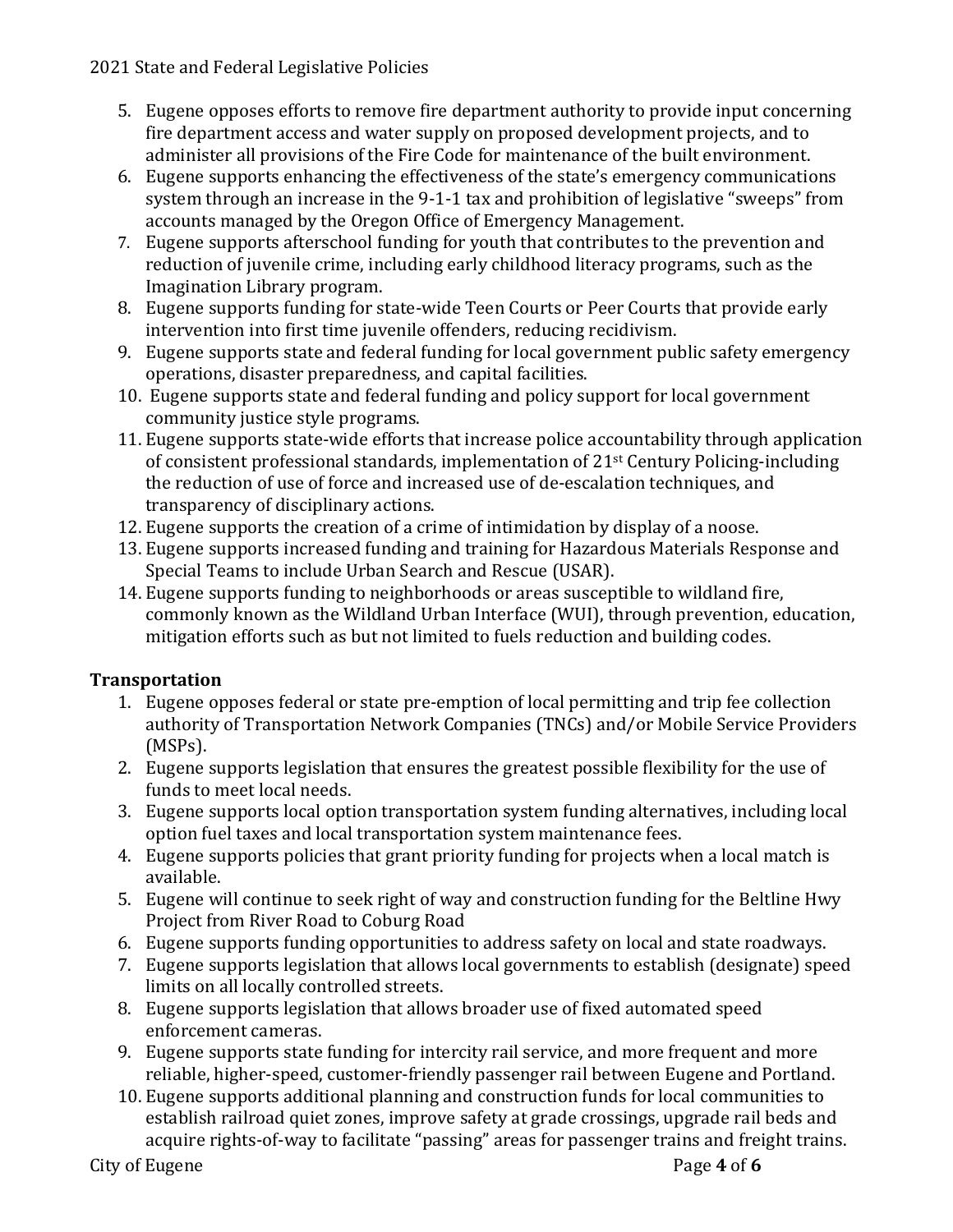## **Environment and Natural Resources**

- 1. Eugene supports measures that protect or improve surface water and groundwater quality, including potential drinking water sources.
- 2. Eugene supports funding, programs, and land use planning tools that protect native ecosystems, preserve intact habitats for migratory species, and protect against invasive species.
- 3. Eugene supports continuation of funding for the implementation of place-based water resources planning projects by the Oregon Water Resources Board and its implementing partners.
- 4. Eugene supports appropriate limitations on fill and/or removal of wetlands.
- 5. Eugene supports funding for constructing, maintaining, evaluating and renovating "green" stormwater infrastructure such as bioswales, green roofs and porous pavement.
- 6. Eugene supports a science-based approach to waterway and wetland protections under the federal Clean Water Act and related state statutes.
- 7. Eugene supports practical exclusions from regulation under the federal Clean Water Act and any related state statutes for constructed green infrastructure stormwater management facilities.
- 8. Eugene supports fair and equitable water quality permit fees and accountability for demonstrating progress toward meeting commitments made by regulatory agencies collecting the fees.
- 9. Eugene supports initiatives that assist designated management agencies in meeting their TMDL obligations related to temperature, bacteria, turbidity, and mercury.
- 10. Eugene supports measures that facilitate economical and environmentally sound practices for managing wastewater and stormwater infrastructure, including maintaining minimum flows to protect infrastructure and reduce the risk of corrosive gas formation.
- 11. Eugene supports funding and programs to implement measures identified in the regional Natural Hazards Mitigation Plan such as street tree planting programs, enhanced fuels reduction programs, restoration of riparian systems and other efforts to reduce the impact of flood, fires, landslides, and extreme storm events.
- 12. Eugene supports a statewide prescription drug 'take-back' program.

# **Climate Recovery**

- 1. Eugene supports state and federal measures to place a price on carbon emissions through mechanisms such as a carbon tax/fee or a cap and trade program.
- 2. Eugene supports all implementation aspects of Department of Environmental Quality's 2050 Vision for Materials Management.
- 3. Eugene supports state funding for electric vehicles and small electric vehicles, electric vehicle infrastructure, fleet incentives, and electric vehicle education programs.
- 4. Eugene supports State funding for walking, biking and transit infrastructure projects.
- 5. Eugene support funding that improves public transportation efficiency.
- 6. Eugene supports legislation that improves energy efficiency in the State building code in alignment with Executive Order 17-20.
- 7. Eugene supports legislation that calls for Extended Producer Responsibility in an effort to reduce lifecycle greenhouse gas emissions.
- 8. Eugene supports legislation that allows for changes to the State building codes to allow for greater use of reused materials in building construction and incentives for adaptive reuse of existing buildings.